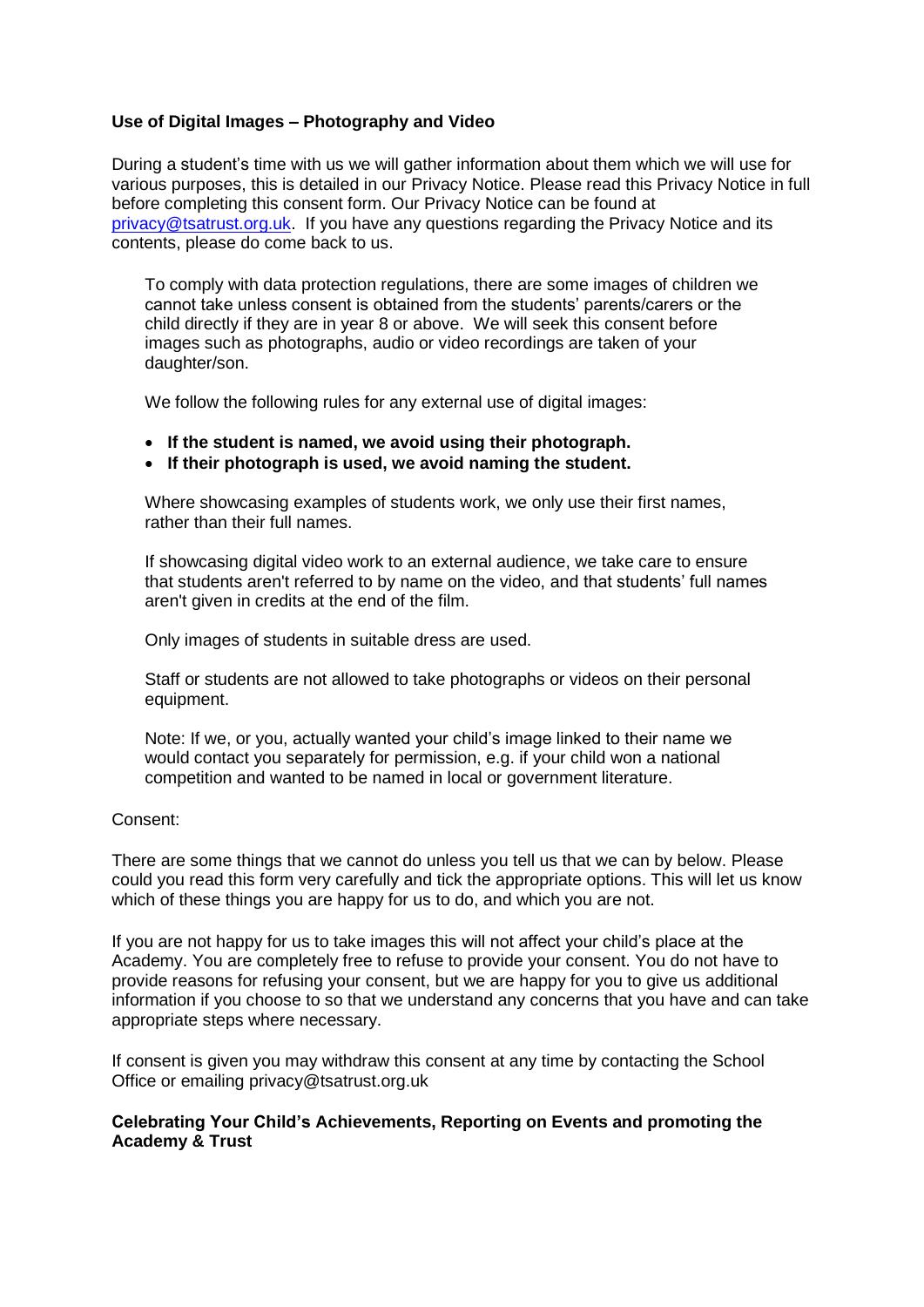We want to be able to promote the Academy and Trust to attract new student, and to show the quality of the Academy and Trust. We are also very proud of the achievements of our students and staff and we want to be able to celebrate these achievements both within the Academy and Trust and with others. As part of this, we want to be able to use photographs and videos of our students to report on significant events, celebrate successes, in promotional material and to keep a record of the history of the Academy and Trust.

|                                                                                                                                                                                                                                                              | Yes |  |
|--------------------------------------------------------------------------------------------------------------------------------------------------------------------------------------------------------------------------------------------------------------|-----|--|
| am happy for photographs and videos of my child to be used internally within<br>the Academy and Trust setting                                                                                                                                                |     |  |
|                                                                                                                                                                                                                                                              |     |  |
| This may include, class photos (of which images will be shared with<br>$\bullet$<br>other parents), achievement boards, sports days, school trips, school<br>plays, amongst other events.                                                                    |     |  |
| I am happy for photographs and videos of my child to be used externally.                                                                                                                                                                                     |     |  |
| This may include, the local or national media, school and trust<br>$\bullet$<br>prospectus, websites and social media, School/Trust newsletter,<br>events such as 'Rock Challenge' videoed by external companies for<br>resell. This list is not exhaustive. |     |  |

## **Parental Permission for use of Biometrics**

We use a biometric data system (based upon fingerprint recognition technology) in our school for students and staff to pay for food. This works by taking measurements of the fingerprint but does not capture a complete image meaning that the original fingerprint cannot be reconstructed from the data.

The Academy requires the written consent of a Parent/Carer to enable us to collect and process the biometric data of any student. A suitable alternative will be provided to any student where consent is not given.

Please complete form below indicating the preferred method of accessing school systems in the Academy.

Please tick one of the two boxes below:



I hereby give consent for the collection and processing of biometric data for the student detailed above for use within the school food payment



I would like my son/daughter to be provided with a suitable alternative instead of using their fingerprint

Please note that even if a parent has given written consent to the processing of their child's biometric data the Academy will be obliged to substitute this with an alternative in the following situations:

- Your son/daughter objects to having their fingerprint taken on the day
- Your son/daughter later objects to using their fingerprint as a method of accessing school systems
- If a different parent to the one that has given consent writes to us to object